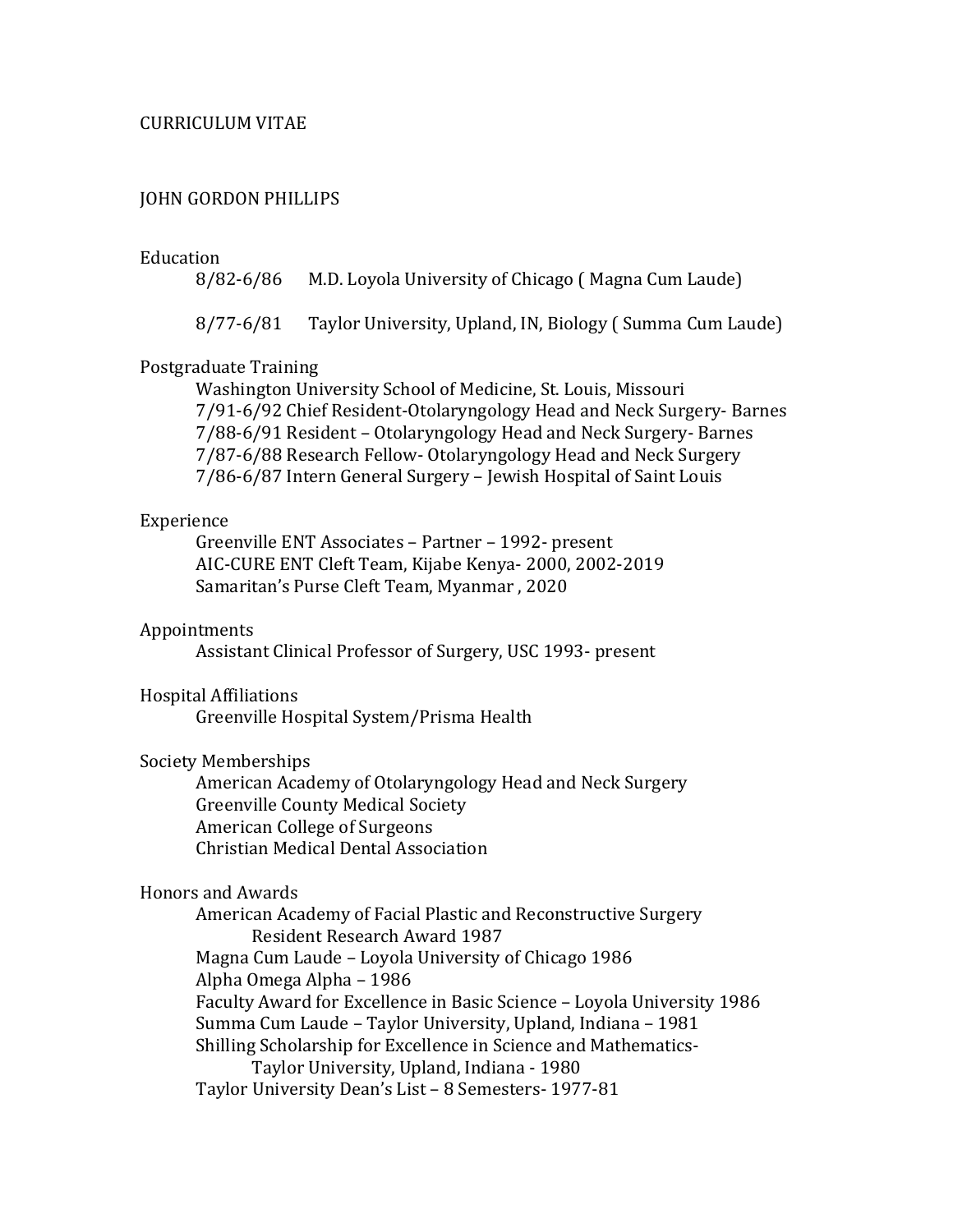Licensures and Board Certification

American Board of Otolaryngology – Board Certification – March 31,1993 South Carolina Board of Medical Examiners- July 1, 1992 National Board of Medical Examiners Diplomat – 1987

Publications

PHILLIPS JG, Smith CE: Snoring and Sleep Apnea. Southern Medical Journal, 1994;495-497

PHILLIPS JG, Hayden RE, McLear PM: Real Time Multivariable Laser Doppler Analysis of Arterial and Venous Compromise. American Journal of Otolaryngology, 1989;10:26-31

Hayden RE, McLear PM, PHILLIPS JG: Thrombolysis with Systemically Administered t-PA in a New Venous Thrombosis Model. Laryngoscope, 1989;99:100-104

PHILLIPS JG, Hayden RE, McLear PM: Laser-flo Monitoring of Negligible Skin Flap Perfusion. Surgical Forum, 1988;29:555-557

Altered Perfusion in Congested Flaps. Archives of Otolaryngology Head and Neck Surgery,1988;114:1395-1399

PHILLIPS JG, Randall WC, Armour JA: Functional Anatomy of the Major Cardiac Nerves in Cats. Anatomical Record, 1986: 214:365-371

O'Toole MF, Wurster RD, PHILLIPS JG, Randall WC: Parallel Baroreceptor Control of Sinoatrial Rate and Atrioventricular Conduction. American Journal of Physiology, 1984;246: H149-153

# Abstracts/Presentations

PHILLIPS JG, Hayden RE, McLear PW: Laser-flo Monitoring of Negligible Skin Flap Perfusion. Presentation at the American College of Surgeons, Clinical Congress, October 1988

Hayden RE, McLear PW, PHILLIPS JG: Thrombolytic Therapy for the Rescue of the Compromised Flap. Poster Presentation, American Society for Head and Neck Surgery , Second International Conference on Head and Neck Cancer, August 1988

Hayden RE, McLear PW, PHILLIPS JG: The Medicinal Leech in Modern Reconstructive Surgery . Presentation at the American Academy of Facial Plastics and Reconstructive Surgery, September 1988